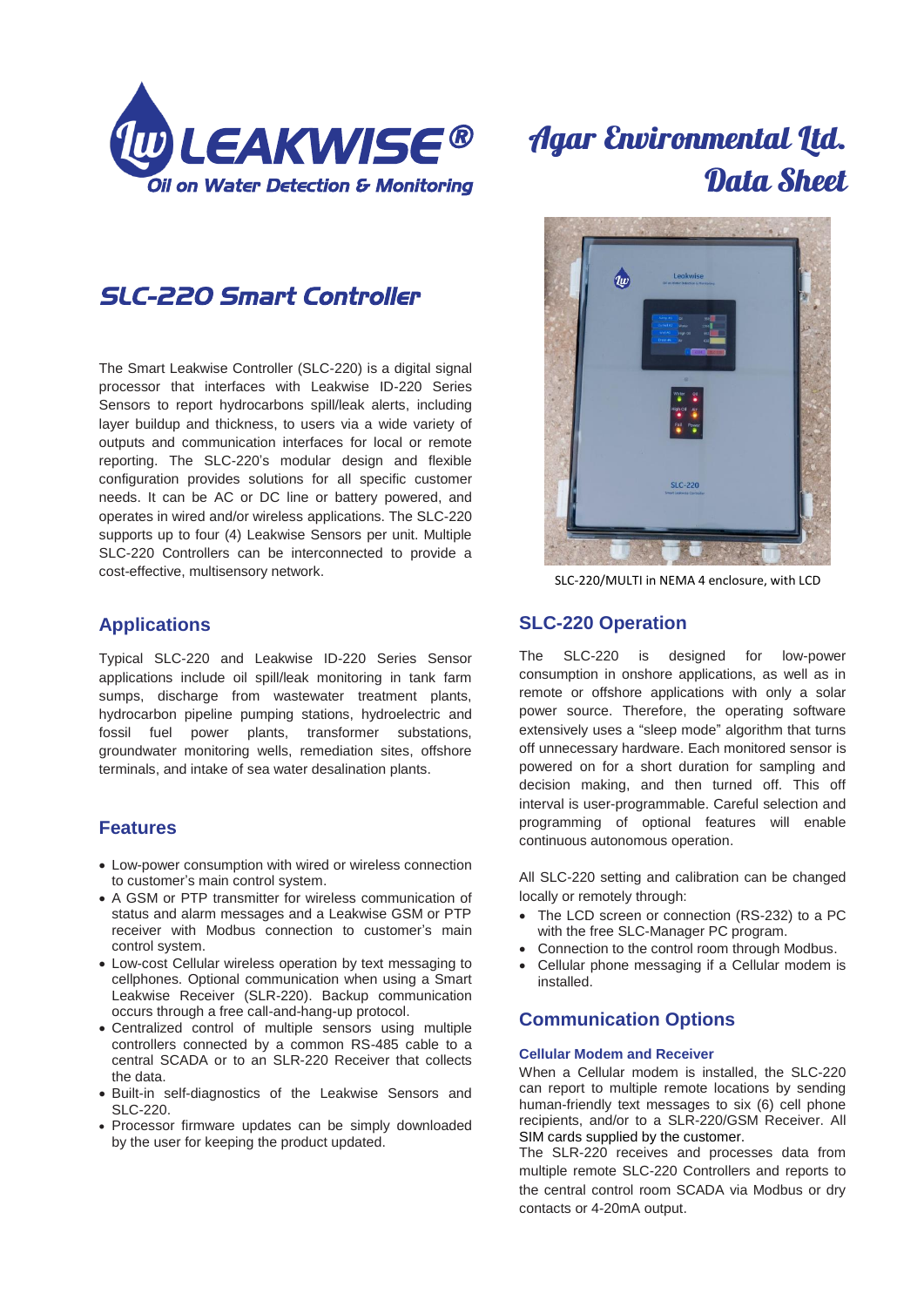

The receiver verifies timely reporting from all the remote sensors. The information normally received includes sensor name, status, sensor signal value, and battery voltage (where relevant). The additional call-and-hang-up mechanism ensures very low operating costs.

#### **Point-to-Point Radio (PTP Radio)**

The SLC-220 can be used with a PTP Radio transmitter in addition to or instead of a Cellular modem. Various frequencies are available depending on the country. The transmitter range is up to 10 km. Consult the factory for additional information.

## **SLC-220 Standard Configuration**

The SLC-220 comes in two basic configurations, and optional enhancements are available.

#### **SLC-220/N4/LI/RL-420/COM/BASIC** includes:

- RS-232 port for setup by PC using the free SLC-Manager PC program.
- RS-485 port for interfacing to customer control system (such as SCADA) for reports, interrogation and setup through Modbus protocol.
- Support for up to two (2) ID-220 Series Sensors.
- One Outputs board with five (5) relays and one (1) 4-20mA output.
- NEMA 4X (IP65) enclosure.
- Set of status Lights on front panel.

**SLC-220/N4/LI/RL-420/COM/MULTI** includes same as the BASIC version, but supports up to four (4) ID-220 Series Sensors.

### **SLC-220 Options**

- Additional Outputs boards: Up to a total of two (2) boards for **BASIC** or four (4) for **MULTI**.
- 4.3 inch color LCD with back light and touch panel installed on the front panel. The display enables easy and intuitive viewing, setting, and calibration. Available for **MULTI** only.
- Cellular modem: 3G Quad-Band plus an omnidirectional antenna to enable the use of the Cellular communication option.
- Zener Safety Barriers for connecting to sensors installed in hazardous areas.
- Enclosure for hazardous area installation of SLC-220 controller: Exd or NEMA 7.



SLC-220/MULTI In Exa enclosure, without LCD

#### 阊  $\ddot{r}$  $ID - 223$ 5 **Tank Dike**  $ID-225$ ID-223/2500 Oil/Water Area Su Discharge Pump Separato  $\overline{\mathbf{3}}$ Control 4  $ID-227$ 6 **Floating Roof** Ħ 金 ID-223/500 Offshore Loading  $ID - 221$ Terminals  $\mathbf{z}$ Ground (wired, wireless, solar)  $\mathbf 1$ \*Up to 4 sensors communicate to one controlle<br>40 total sensors maximum per system.

## *LEAKWISE ® - Tank Farm Applications*